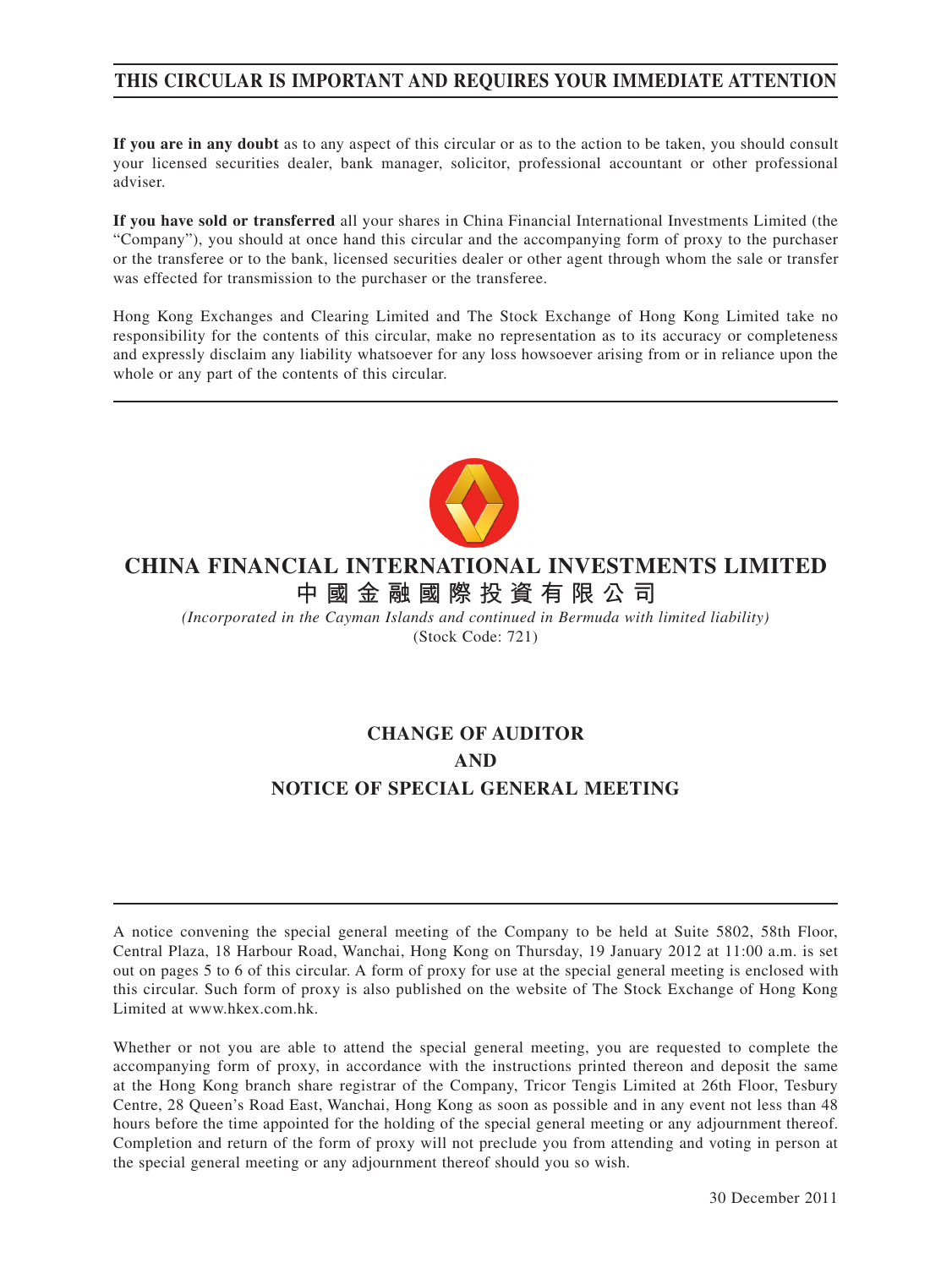# **CONTENTS**

### *Page*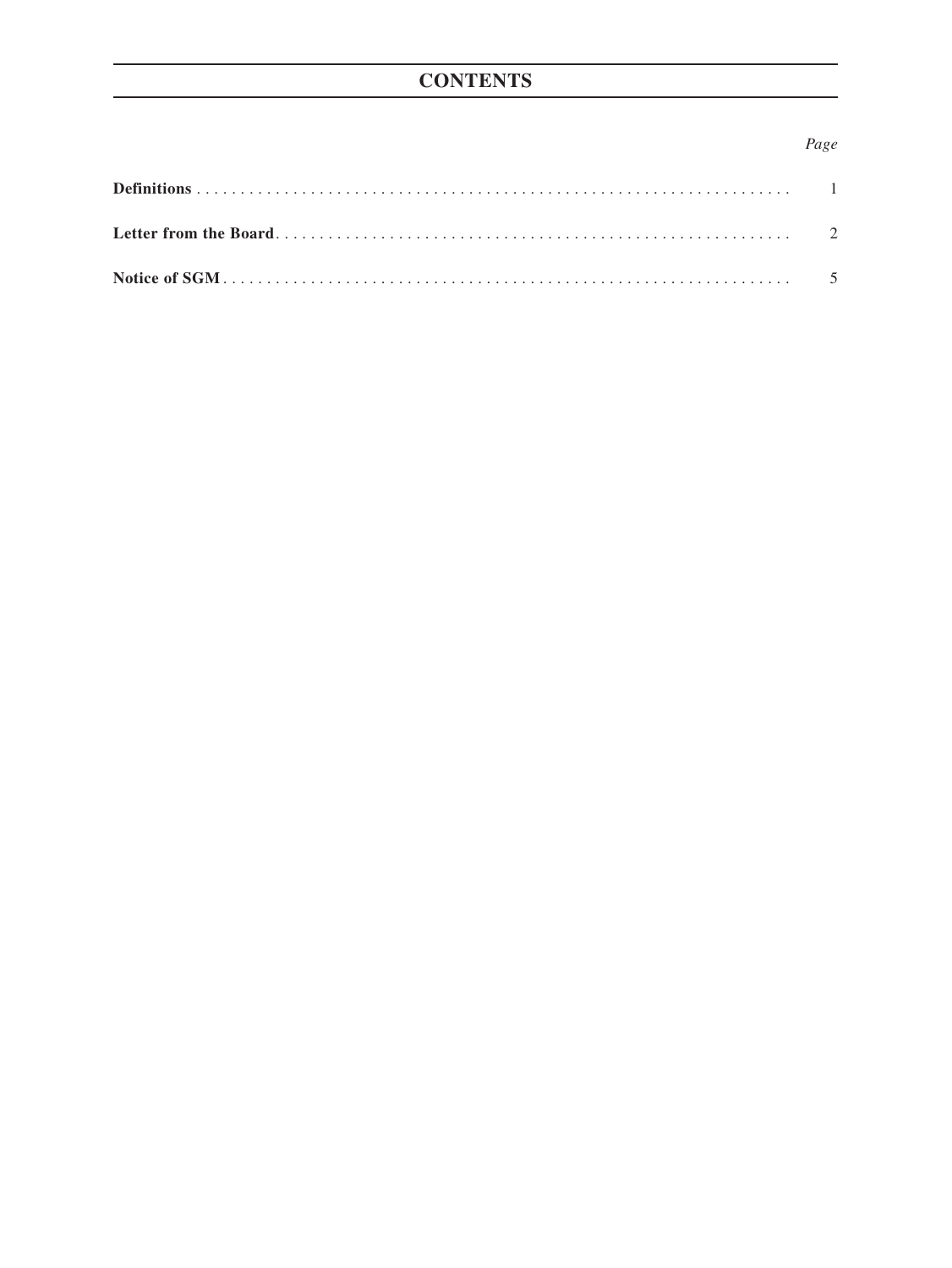# **DEFINITIONS**

*In this circular, unless the context otherwise requires, the following expressions shall have the following meanings:*

| "Board"                   | the board of Directors                                                                                                                                                                                                                                                                                                         |
|---------------------------|--------------------------------------------------------------------------------------------------------------------------------------------------------------------------------------------------------------------------------------------------------------------------------------------------------------------------------|
| "Bye-law(s)"              | the bye-laws of the Company                                                                                                                                                                                                                                                                                                    |
| "CCIF"                    | CCIF CPA Limited, being the existing auditor of the Group                                                                                                                                                                                                                                                                      |
| "Change of Auditor"       | the resignation of CCIF as auditor of the Group and the proposed<br>appointment of E&Y as auditor of the Group following the<br>resignation of CCIF upon the approval of the Shareholders by<br>an ordinary resolution at the SGM and to hold office until the<br>conclusion of the next annual general meeting of the Company |
| "Company"                 | China Financial International Investments Limited, a company<br>incorporated in the Cayman Islands and continued in Bermuda<br>with limited liability and the issued Shares of which are listed on<br>the main board of the Stock Exchange                                                                                     |
| " $Directory$ "           | the director(s) of the Company                                                                                                                                                                                                                                                                                                 |
| " $E&Y"$                  | Ernst & Young, being the proposed new auditor of the Group                                                                                                                                                                                                                                                                     |
| "Group"                   | the Company and all of its subsidiaries                                                                                                                                                                                                                                                                                        |
| "Hong Kong"               | the Hong Kong Special Administrative Region of the People's<br>Republic of China                                                                                                                                                                                                                                               |
| "Latest Practicable Date" | 29 December 2011, being the latest practicable date prior to the<br>printing of this circular for the purpose of ascertaining certain<br>information contained in this circular                                                                                                                                                |
| "Listing Rules"           | the Rules Governing the Listing of Securities on the Stock<br>Exchange                                                                                                                                                                                                                                                         |
| "SGM"                     | the special general meeting of the Company to be held at Suite<br>5802, 58th Floor, Central Plaza, 18 Harbour Road, Wanchai, Hong<br>Kong on Thursday, 19 January 2012 at 11:00 a.m. to consider and,<br>if thought fit, approve, among other things, the Change of Auditor                                                    |
| "Share $(s)$ "            | ordinary share(s) of HK\$0.01 each in the share capital of the<br>Company                                                                                                                                                                                                                                                      |
| "Shareholder(s)"          | $holder(s)$ of the Share $(s)$                                                                                                                                                                                                                                                                                                 |
| "Stock Exchange"          | The Stock Exchange of Hong Kong Limited                                                                                                                                                                                                                                                                                        |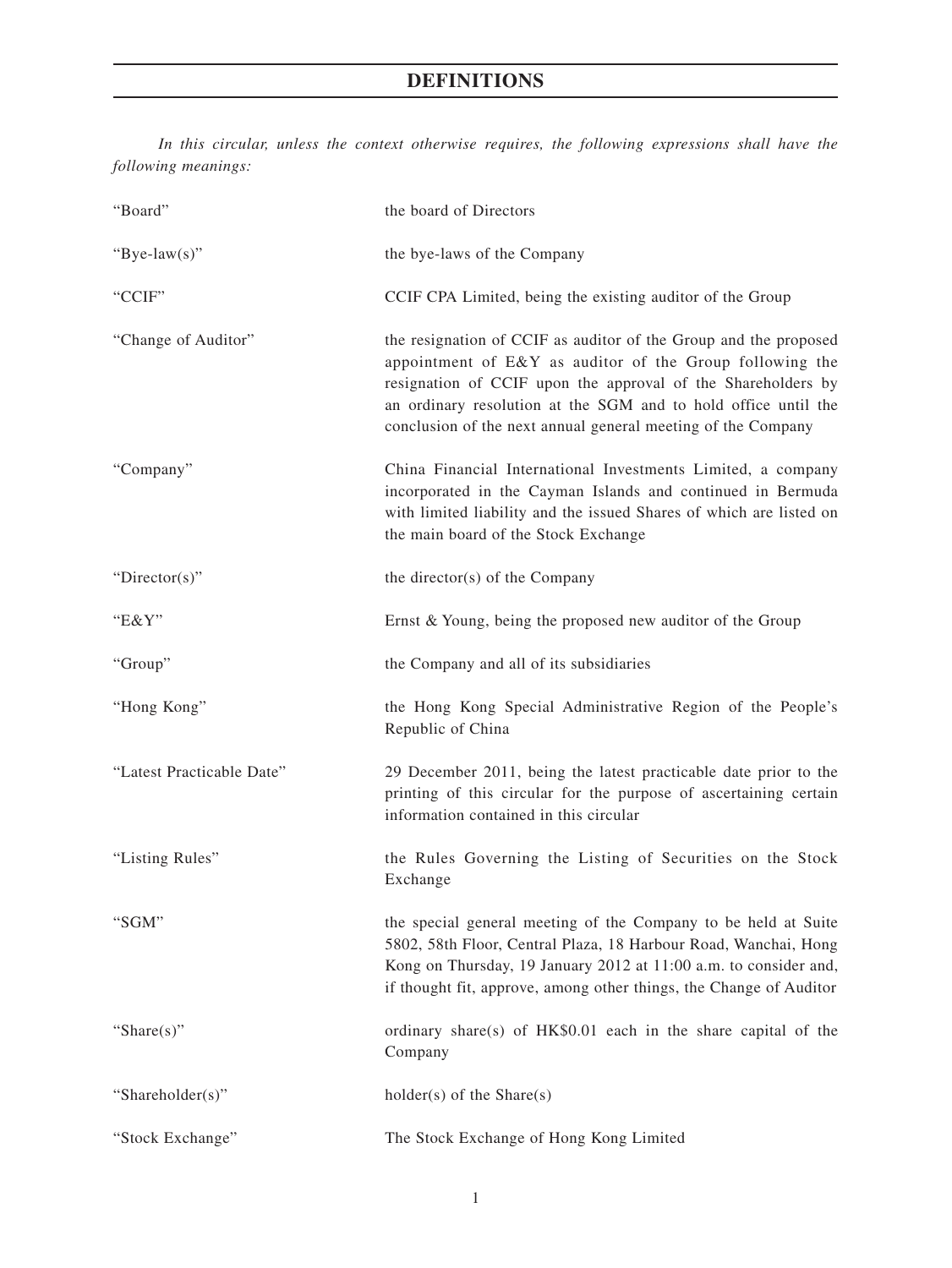## **LETTER FROM THE BOARD**



# **CHINA FINANCIAL INTERNATIONAL INVESTMENTS LIMITED**

**中國金融國際投資有限公司**

*(Incorporated in the Cayman Islands and continued in Bermuda with limited liability)* (Stock Code: 721)

*Executive Directors: Registered office:* Mr. Du Lin Dong *(Chairman)* Clarendon House Mr. Liu Baorui 2 Church Street Mr. Pong Po Lam Paul Hamilton HM 11

*Non-executive Directors:*

*Independent non-executive Directors:* Central Plaza Professor Cheung Wai Bun Charles J.P. 18 Harbour Road Mr. Wan Hongchun Wanchai, Hong Kong Mr. Zeng Xianggao

Bermuda

Mr. Ma Jie *Head office and principal place* Mr. Ding Xiaobin *of business in Hong Kong:* Suite 5802, 58/F

30 December 2011

*To the Shareholders*

Dear Sir or Madam,

## **CHANGE OF AUDITOR AND NOTICE OF SPECIAL GENERAL MEETING**

#### **INTRODUCTION**

The purpose of this circular is to provide the Shareholders with information in respect of the resolution to be proposed at the SGM for the Change of Auditor.

#### **PROPOSED CHANGE OF AUDITOR**

Reference is made to an announcement of the Company dated 30 December 2011.

The Board received a letter from CCIF informing they would resign as auditor of the Group with effect on 20 December 2011. The Board proposed to appoint E&Y as the new auditor of the Group to fill the casual vacancy following the resignation of CCIF.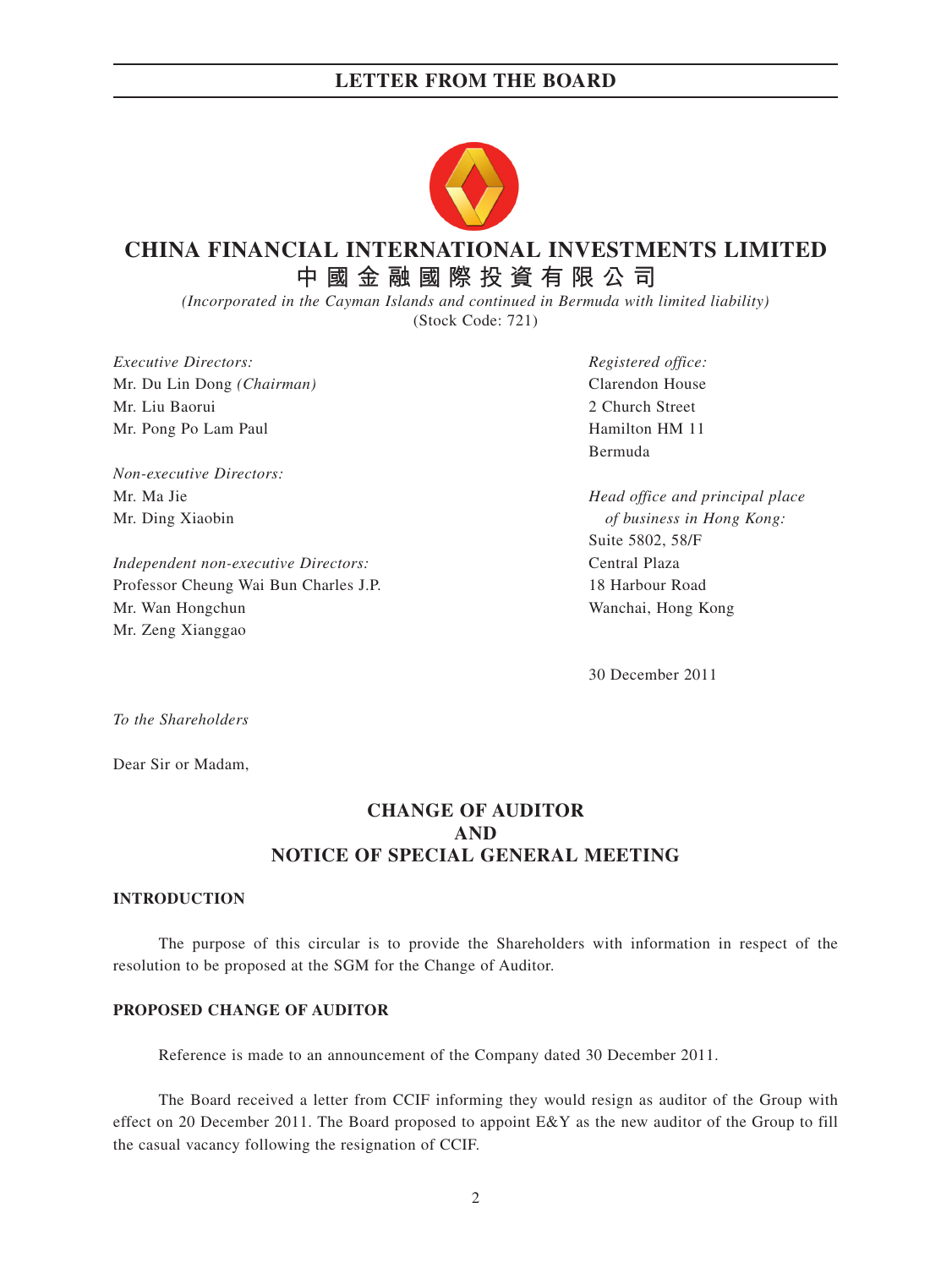## **LETTER FROM THE BOARD**

Pursuant to the Bye-laws, such appointment has to be approved by the Shareholders at the SGM.

The reason for the Change of Auditor is due to the expansion of the Group, an international audit firm could obtain better international support and more auxiliary services to the Group to cope with its future business development. The Board is of the view that it would be in the best interests of the Company and the Shareholders as a whole to appoint E&Y as the new auditor of the Group with the resources and experience of E&Y.

CCIF has confirmed to the Company that there were no circumstances connected with its resignation which it considered should be brought to the attention of the Shareholders or creditors of the Company. The Board also confirms that there is no disagreement between the Company and CCIF and there are no circumstances in respect of the change of auditor which they consider should be brought to the attention of the Shareholders.

Accordingly, the Board proposed to seek the approval of the Shareholders by way of an ordinary resolution at the SGM for the Change of Auditor. The Change of Auditor shall come into effect upon the passing of such ordinary resolution by the Shareholders at the SGM.

#### **SGM**

The notice of SGM is set out on pages 5 to 6 of this circular. At the SGM, ordinary resolution will be proposed to approve the Change of Auditor.

A form of proxy for use at the SGM is enclosed with this circular. Whether or not you intend to attend such meeting, please complete and return the enclosed form of proxy in accordance with the instructions printed thereon and return it to the branch share registrar of the Company in Hong Kong, Tricor Tengis Limited at 26th Floor, Tesbury Centre, 28 Queen's Road East, Wanchai, Hong Kong as soon as possible and in any event not less than 48 hours before the time appointed for holding such meeting. Completion and return of the form of proxy will not prelude Shareholders from attending and voting at the SGM if they do wish.

To the best of the Directors' knowledge, information and belief having made all reasonable enquiries, no Shareholders will be required to abstain from voting on the resolution to be approved at the SGM.

#### **LISTING RULES REQUIREMENT**

According to Rule 13.39(4) of the Listing Rules, any vote of the Shareholders at the SGM must be taken by poll. Therefore, all the resolutions put to the vote at the SGM will be taken by way of poll and an announcement will be made after the SGM on the results of the SGM.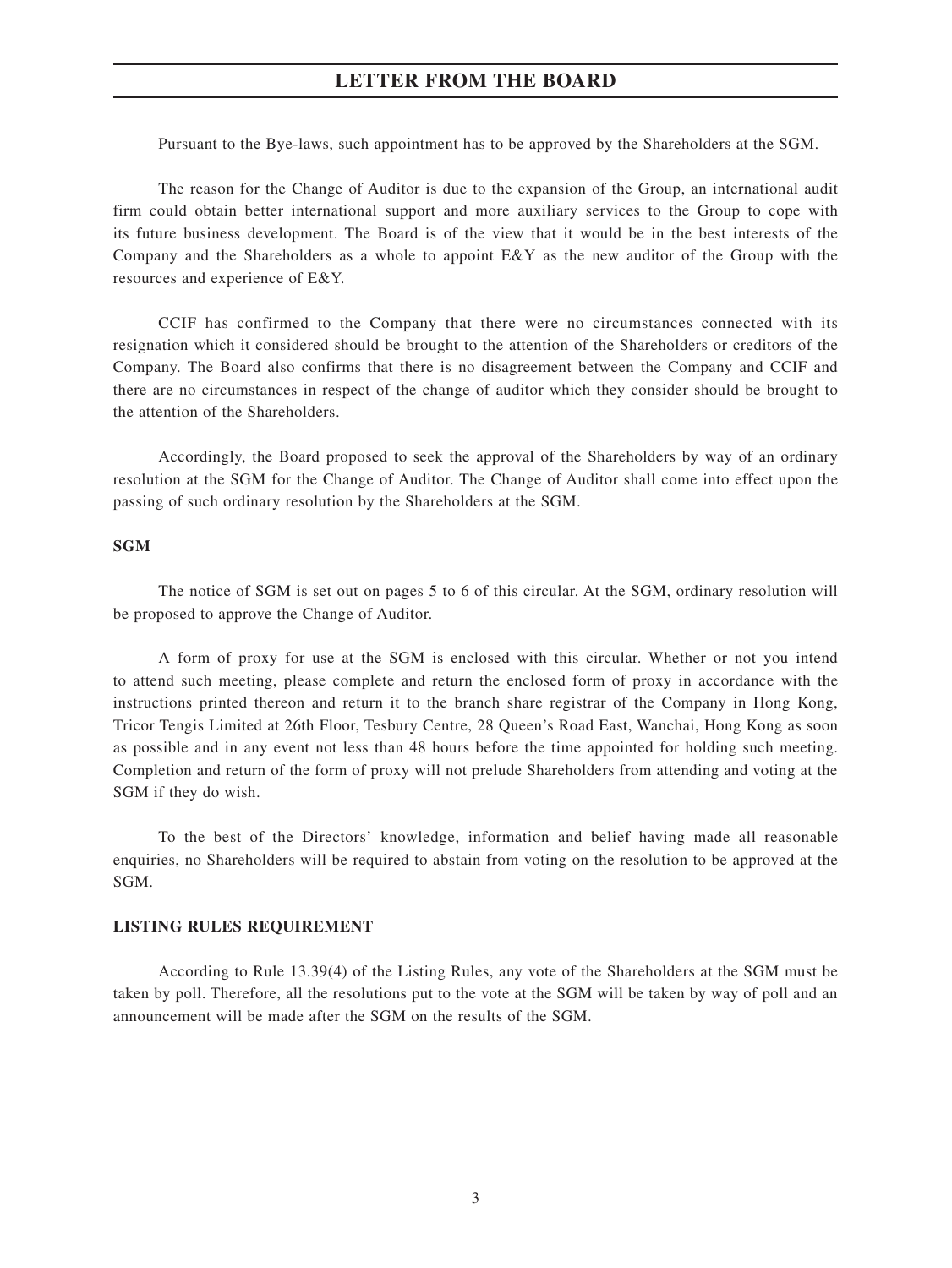## **LETTER FROM THE BOARD**

#### **RESPONSIBILITY STATEMENT**

This circular, for which the Directors collectively and individually accept full responsibility, includes particulars given in compliance with the Listing Rules for the purpose of giving information with regard to the Company. The Directors, having made all reasonable enquiries, confirm that to the best of their knowledge and belief the information contained in this circular is accurate and complete in all material respects and not misleading or deceptive, and there are no other matters the omission of which would make any statement herein or this circular misleading.

#### **RECOMMENDATION**

The Board is of the opinion that the Change of Auditor is in the best interests of the Company and the Shareholders as a whole, and therefore recommend you to vote in favour of the resolution to be proposed at the SGM.

> Yours faithfully For and on behalf of the Board of **China Financial International Investments Limited Du Lin Dong** *Chairman*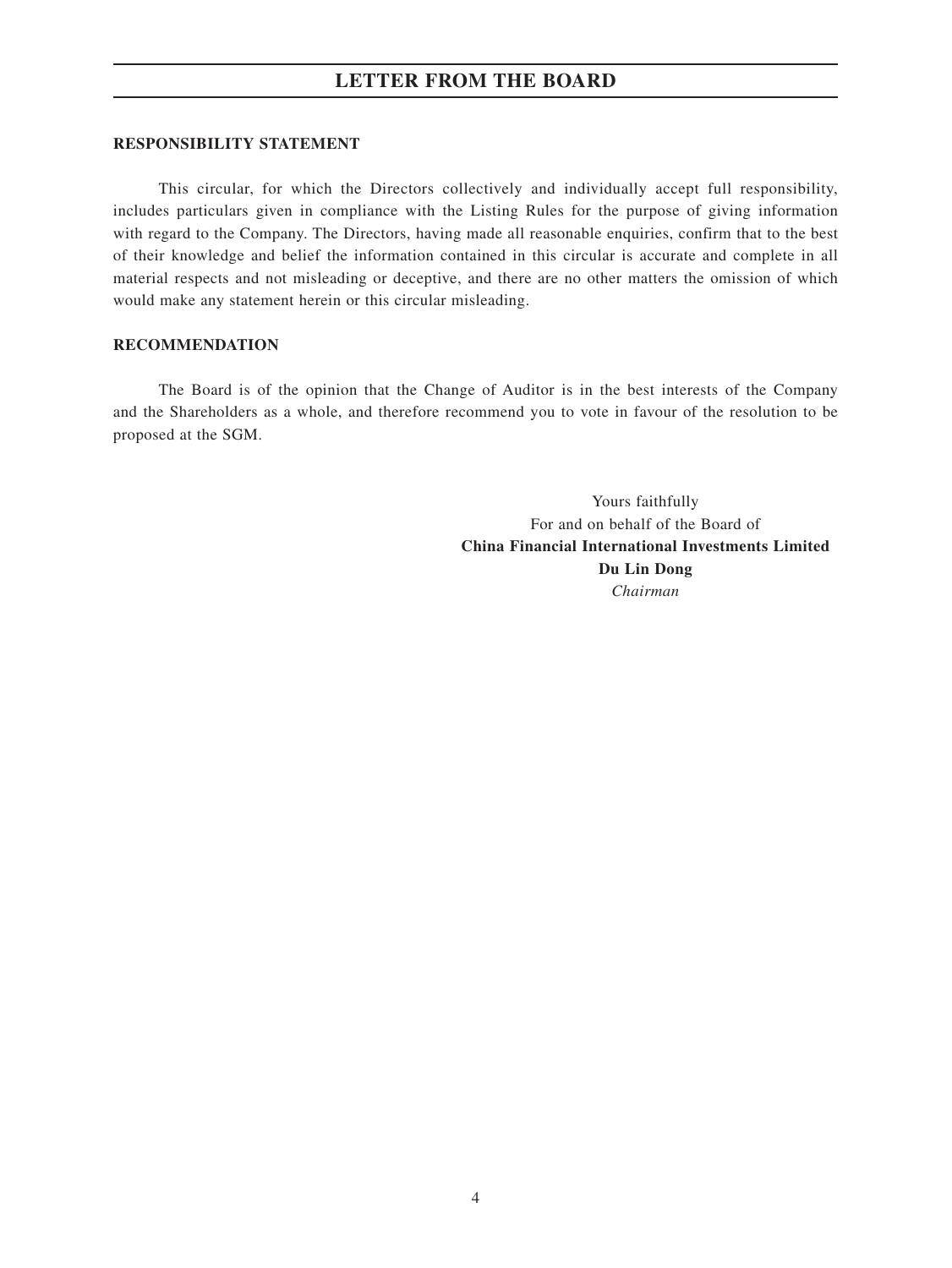# **NOTICE OF SGM**



# **CHINA FINANCIAL INTERNATIONAL INVESTMENTS LIMITED**

# **中國金融國際投資有限公司**

*(Incorporated in the Cayman Islands and continued in Bermuda with limited liability)* (Stock Code: 721)

## **NOTICE OF SPECIAL GENERAL MEETING**

**NOTICE IS HEREBY GIVEN** that a special general meeting of China Financial International Investments Limited (the "**Company**") will be held at Suite 5802, 58th Floor, Central Plaza, 18 Harbour Road, Wanchai, Hong Kong on Thursday, 19 January 2012 at 11:00 a.m. for the purposes of, among other matters, considering and, if thought fit, passing the following resolution with or without amendments as ordinary resolution of the Company:

#### **ORDINARY RESOLUTION**

1. "**THAT** Ernst & Young be and is hereby appointed as the auditor of the Company and its subsidiaries to fill the vacancy occasioned by the resignation of CCIF CPA Limited, to hold office until the conclusion of the next annual general meeting of the Company and the board of directors of the Company (the "**Directors**") be and is hereby authorised to fix the remuneration of the auditor of the Company."

> Yours faithfully For and on behalf of the board of directors of **China Financial International Investments Limited Du Lin Dong** *Chairman*

Hong Kong, 30 December 2011

2 Church Street Suite 5802, 58/F Hamilton HM 11 Central Plaza Bermuda 18 Harbour Road

*Registered office: Head office and principal place* Clarendon House *of business in Hong Kong:* Wanchai, Hong Kong